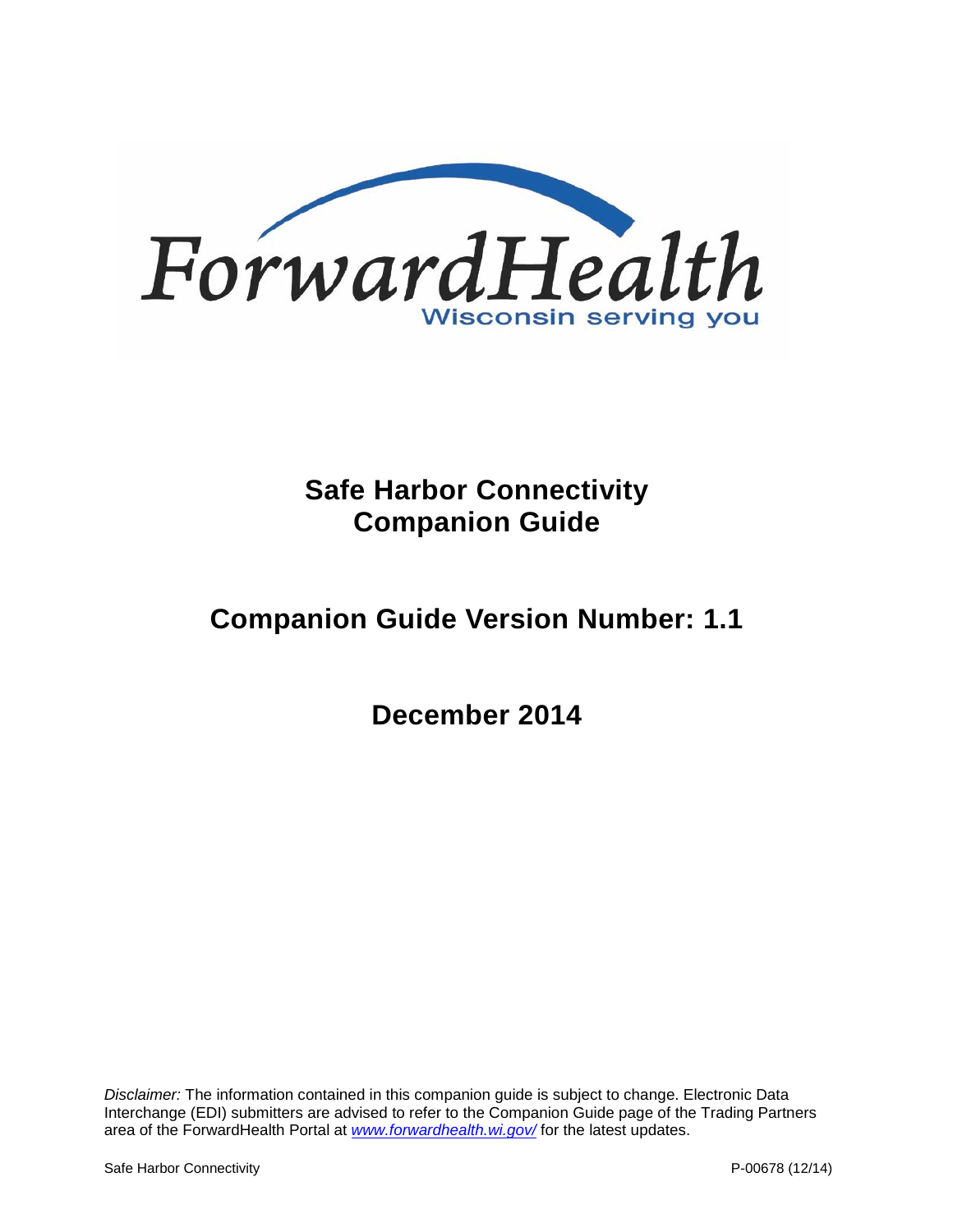# **Disclosure Statement**

This template is Copyright © 2010 by the Workgroup for Electronic Data Interchange (WEDI) and the Data Interchange Standards Association (DISA), on behalf of the Accredited Standards Committee (ASC) X12. All rights reserved. It may be freely redistributed in its entirety provided that this copyright notice is not removed. It may not be sold for profit or used in commercial documents without the written permission of the copyright holder. This guide is provided "as is" without any express or implied warranty. Note that the copyright on the underlying ASC X12 Standards is held by DISA on behalf of ASC X12.

This document can be reproduced and/or distributed; however, its ownership by ForwardHealth must be acknowledged and the contents must not be modified.

Companion Guides may contain two types of data, instructions for electronic communications with the publishing entity (Communications/Connectivity Instructions), and supplemental information for creating transactions for the publishing entity while ensuring compliance with the associated ASC X12 Implementation Guide (Transaction Instructions). Either the Communications/Connectivity component or the Transaction Instruction component must be included in every companion guide. The components may be published as separate documents or as a single document.

The Communications/Connectivity component is included in the companion guide when the publishing entity wants to convey the information needed to commence and maintain communication exchange.

#### **2014 © Wisconsin Department of Health Services**

All rights reserved. This document may be copied.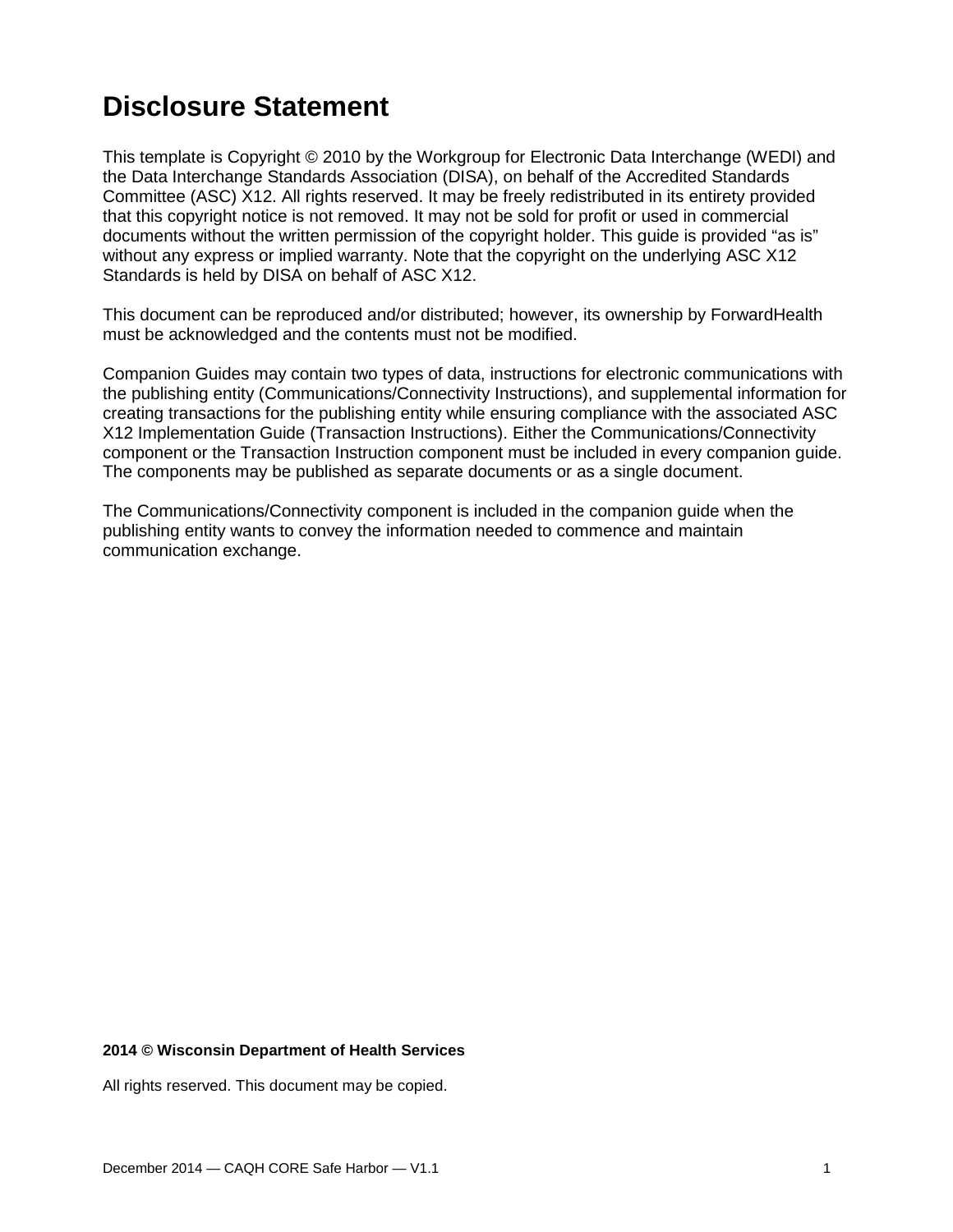### **Preface**

This Companion Guide to the Council for Affordable Quality Healthcare (CAQH) Committee on Operating Rules for Information Exchange (CORE) Operating Rules 153 & 270 (Safe Harbor Connectivity) adopted under the Health Insurance Portability and Accountability Act of 1996 (HIPAA) clarifies and specifies the data content when exchanging transactions electronically with ForwardHealth. Transmissions based on this companion guide, used in tandem with Rules 153 & 270, are compliant. This companion guide is intended to convey information that is within the framework of the CAQH CORE Operating Rules 153 & 270 (Safe Harbor Connectivity) adopted for use under HIPAA. The companion guide is not intended to convey information that in any way exceeds the requirements or usages of data expressed in the CAQH CORE Operating Rules 153 & 270 (Safe Harbor Connectivity).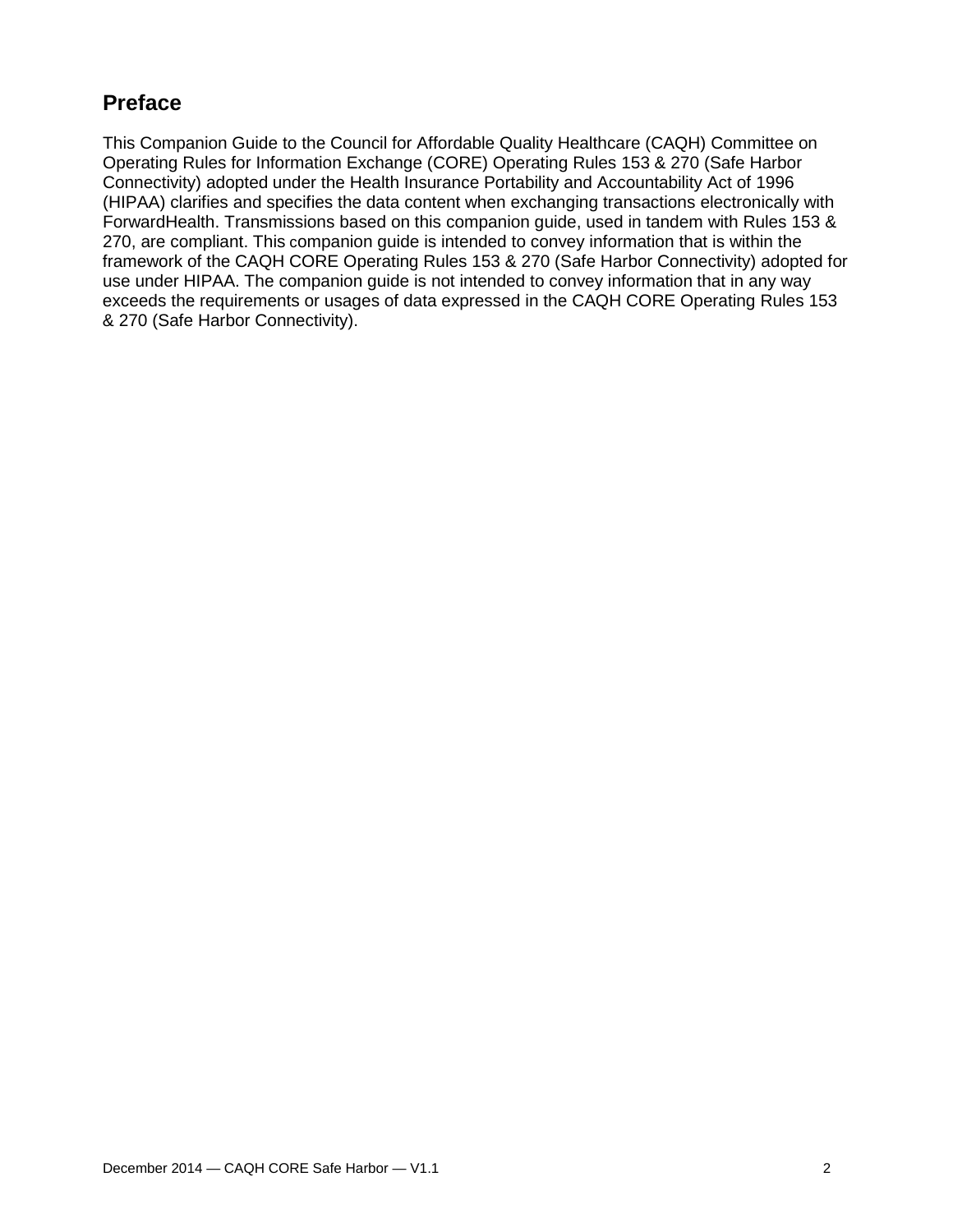(This page was intentionally left blank.)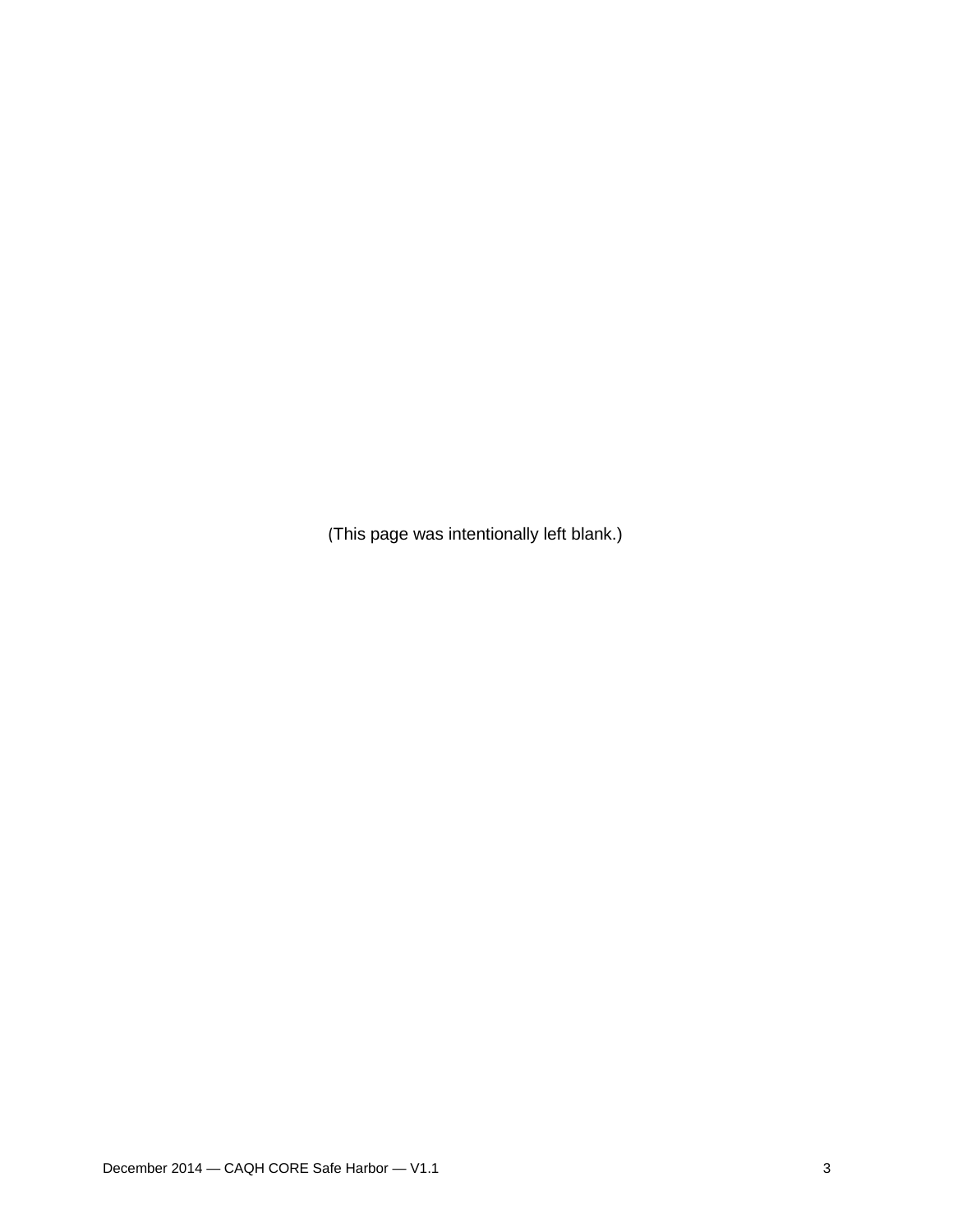# **Table of Contents**

| 11<br>12<br>1.3                 |                                                                                                                                                        |  |
|---------------------------------|--------------------------------------------------------------------------------------------------------------------------------------------------------|--|
| 2.1<br>2.2 <sub>2</sub>         |                                                                                                                                                        |  |
| 3.1<br>3.2<br>3.3<br>3.4<br>3.5 |                                                                                                                                                        |  |
| 4.1<br>4.2                      |                                                                                                                                                        |  |
| 5.1<br>5.2                      | 5 Real Time Submission<br>Sample Envelope for Real Time Request Using SOAP+WSDL13<br>Sample Envelope for Real Time Request Using HTTP MIME Multipart13 |  |
| 6 1<br>6.2<br>6.3<br>6.4        |                                                                                                                                                        |  |
|                                 |                                                                                                                                                        |  |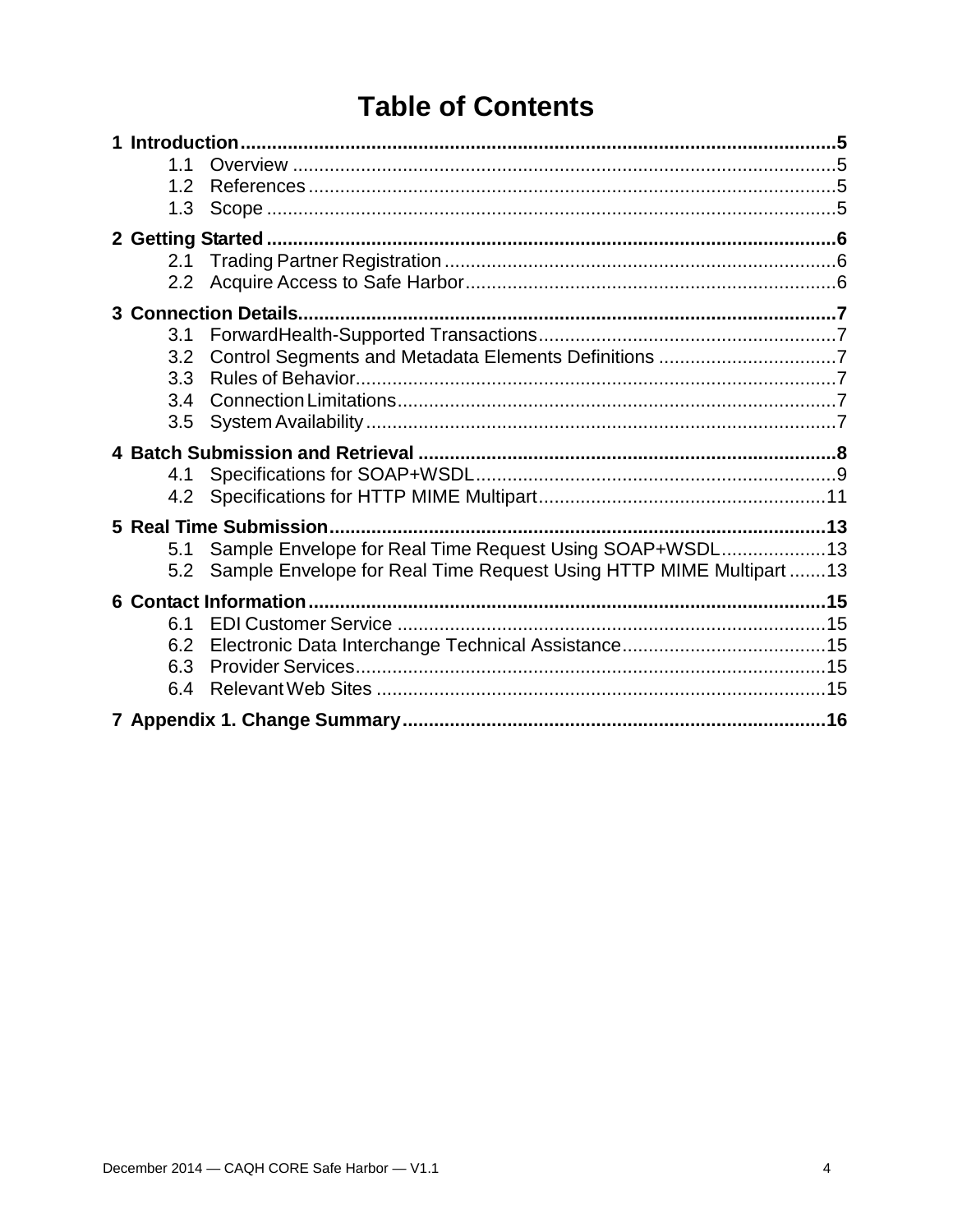## <span id="page-5-0"></span>**1 Introduction**

Section 1104 of the Patient Protection and Affordable Care Act (ACA) establishes new requirements for administrative transactions that will improve the utility of the existing HIPAA transactions and reduce administrative costs.

## <span id="page-5-1"></span>**1.1 Overview**

Section 1104 of the ACA requires the Secretary of the Department of Health and Human Services (HHS) to adopt and regularly update standards, implementation specifications, and operating rules for the electronic exchange and use of health information for the purposes of financial and administrative transactions.

In compliance with this requirement, HHS designated CAQH CORE to be the authoring entity for the required rules. The CAQH CORE Operating Rules defined a Connectivity/Security Rule, which is a safe harbor that required the use of the HTTP/S transport protocol over the public Internet. Since the CORE Phase I Connectivity Rule is a safe harbor, CORE-certified entities are required to support the adopted CORE Phase I Connectivity method at a minimum.

### <span id="page-5-2"></span>**1.2 References**

CAQH CORE Operating Rules: [www.caqh.org/ORMandate\\_index.php](http://www.caqh.org/ORMandate_index.php)

<span id="page-5-3"></span>Phase II CORE 270: Connectivity Rule version 2.2.0: [www.caqh.org/pdf/CLEAN5010/270-v5010.pdf](http://www.caqh.org/pdf/CLEAN5010/270-v5010.pdf)

## **1.3 Scope**

The instructions in this companion guide are not intended to be stand-alone requirements documents. This companion guide conforms to all the requirements of any associated ASC X12 Implementation Guide and is in conformance with ASC X12's Fair Use and Copyright statements.

The information contained in this Companion Guide applies to ForwardHealth, which includes the following programs: BadgerCare Plus, Wisconsin Medicaid, SeniorCare, Wisconsin Chronic Disease Program (WCDP), the Wisconsin Well Woman Program (WWWP), and Medicaid managed care programs. All of these programs use ForwardHealth interChange for processing.

ForwardHealth interChange will accept and process any HIPAA-compliant transaction; however, a compliant transaction that does not contain ForwardHealth-specific information, though processed, may be denied. For example, a compliant 270 Health Care Eligibility and Benefit Inquiry (270) created with an invalid ForwardHealth member identification number will be processed by ForwardHealth but will be denied. For questions regarding appropriate billing procedures, as well as for policy and billing information, providers should refer to their policy-specific area of the ForwardHealth Online Handbook.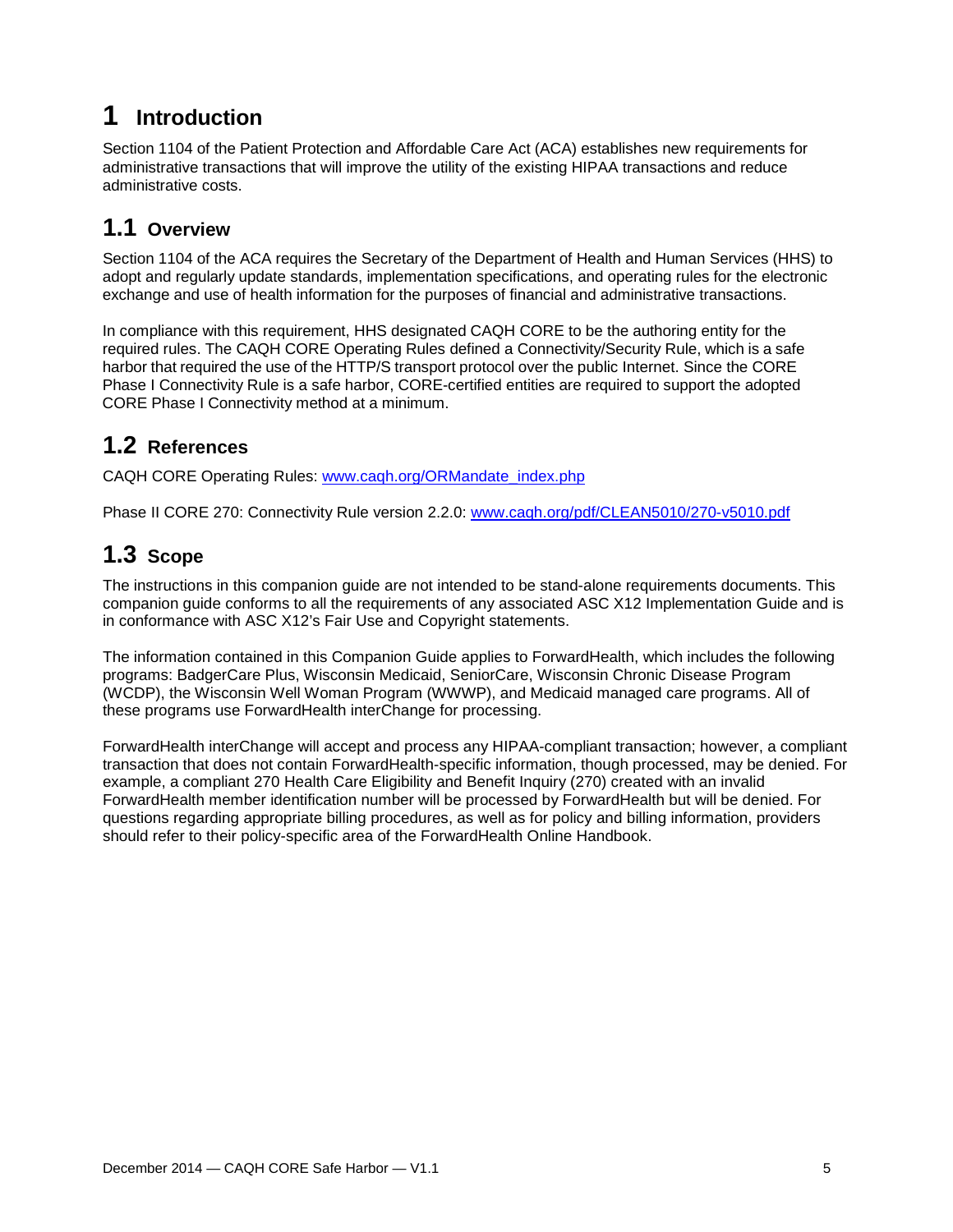# <span id="page-6-0"></span>**2 Getting Started**

This section contains payer-specific business rules and limitations for the Safe Harbor Connectivity. Users of the Safe Harbor Connectivity must obtain a Trading Partner ID, create a Portal user account, and complete Production Authorization testing. Additional information is provided in the next section of this companion guide.

### <span id="page-6-1"></span>**2.1 Trading Partner Registration**

ForwardHealth maintains a profile for all trading partners. All ForwardHealth trading partners are required to do the following:

- Complete a Trading Partner Profile. Go to [https://www.forwardhealth.wi.gov/.](https://www.forwardhealth.wi.gov/)
- Click **Trading Partner Profile** on the bottom right side of the screen.
- Download to your desktop the **Trading Partner Profile Testing Packet for ASC X12 transactions**.
- Click **Submit online** at the top of the screen.
- Enter the information requested and select the transaction types you will be exchanging.
- Agree to the Trading Partner Agreement (TPA) at the end of the Trading Partner Profile process.
- You will be assigned a Trading Partner ID (TPID), which you should save.
- Create a Portal user account using the personal identification number (PIN) (that will be mailed to you) and the TPID.
- Complete Production Authorization testing (using the Trading Partner **Testing Packet** as your guide).

If you have already completed this process, you will not be required to complete it again. Please contact the ForwardHealth EDI Helpdesk by telephone at (866) 416-4979 or via e-mail using the Contact link at the bottom of the Portal at<https://www.forwardhealth.wi.gov/> if you have any questions.

### <span id="page-6-2"></span>**2.2 Acquire Access to Safe Harbor**

ForwardHealth does not require certification of trading partners and their transactions, but we do require some minimal transaction testing. All trading partners will be "certified" through the completion of trading partner authorization testing. All trading partners that exchange electronic transactions with ForwardHealth must complete trading partner authorization testing. Completion of the testing process must occur prior to electronic submission of production transactions. Testing is conducted to verify the integrity of the format, not the integrity of the data; however, in order to simulate a production environment, we request that you send live transmission data. The 270 transaction is an inquiry and response transaction and does not result in any data changing upon completion; therefore, test transactions (ISA15 value of "T") with production data can be sent to our production environment without any negative impact. More than one test transmission may be required depending on the number of format errors on a transmission and the relative severity of these errors. Additional testing may be required in the future to verify any changes made to the ForwardHealth interChange system. Also, changes to the American National Standards Institute (ANSI) formats may require additional testing.

*Reminder:* Testers are responsible for the preservation, privacy, and security of data in their possession. While using production data that contains personal health information (PHI) to conduct testing, the data must be guarded and disposed of appropriately.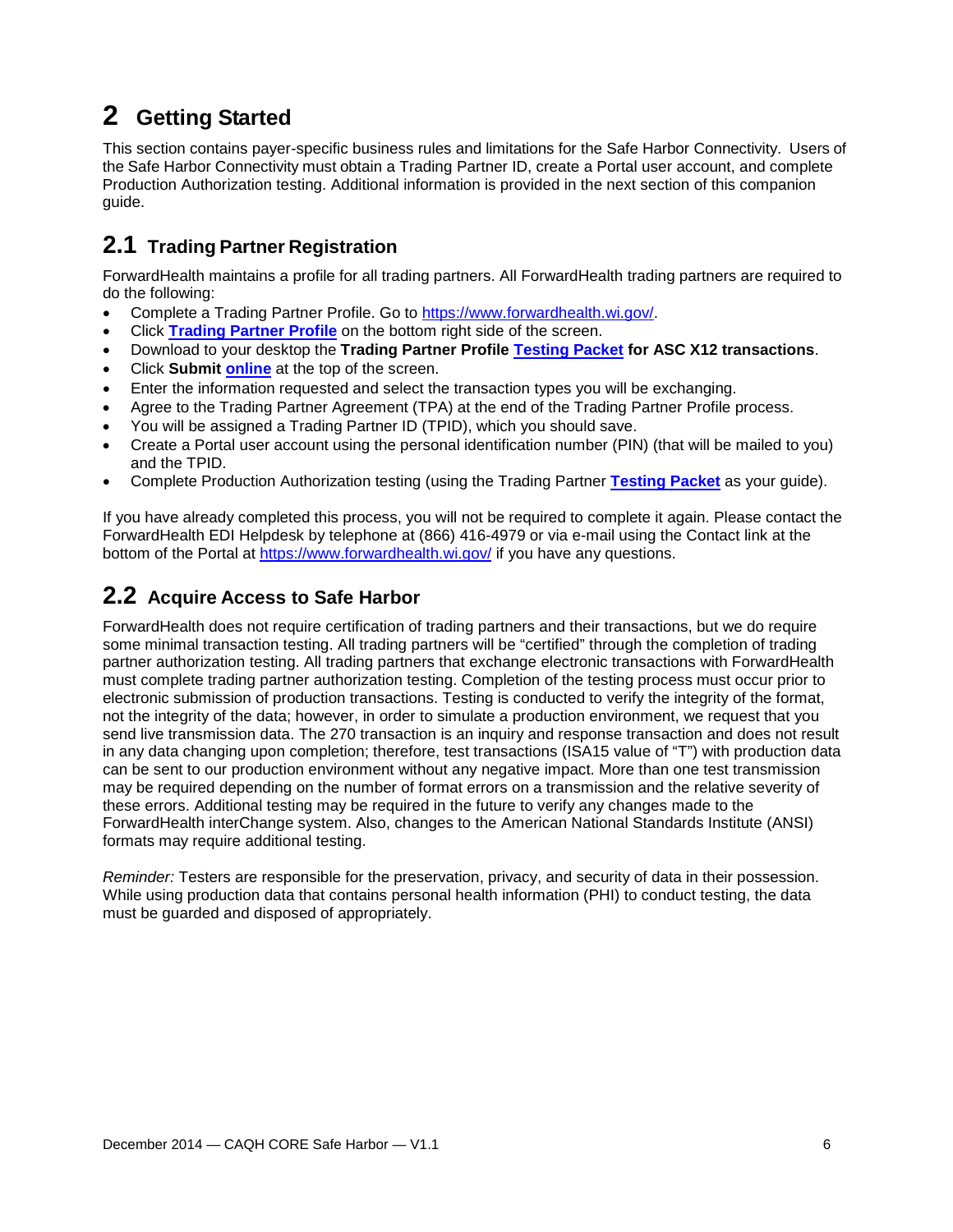# <span id="page-7-0"></span>**3 Connection Details**

#### <span id="page-7-1"></span>**3.1 ForwardHealth-Supported Transactions**

ForwardHealth supports batch and real time HIPAA X12 transactions over the Safe Harbor Connectivity. The following transactions are supported on the Safe Harbor Connectivity:

- 1. 999 Acknowledgement for Health Care Insurance (999).
- 2. 270/271 Health Care Eligibility Benefit Inquiry and Response (270/271).
- 3. 276/277 Health Care Claim Status Request and Response (276/277).
- 4. 835 Health Care Claim Payment/Advice (835).

Additional transactions will become available over the Safe Harbor Connectivity according to the CAQH CORE Operating Rules.

#### <span id="page-7-2"></span>**3.2 Control Segments and Metadata Elements Definitions**

The ForwardHealth ASC X12 interchange rules and limitations will be unchanged from the Portal [\(https://www.forwardhealth.wi.gov](https://www.forwardhealth.wi.gov/)**/**) submission methods for all transactions supported over the Safe Harbor Connectivity. Refer to the specific transaction's companion guide for details about functional group formatting.

CAQH CORE Operating Rule 270 specifies the data elements which should be present in the CORE envelope. The following are payer-specific requirements for the envelope metadata elements.

| <b>Element</b> | Value                                                                                |  |  |
|----------------|--------------------------------------------------------------------------------------|--|--|
| Sender ID      | Trading partner ID as supplied by ForwardHealth ('100000001' in examples).           |  |  |
| Receiver ID    | "WISC DHFS".                                                                         |  |  |
| User Name      | Your ForwardHealth Portal user name.                                                 |  |  |
| Password       | Your ForwardHealth Portal password.                                                  |  |  |
|                | Payload ID (UUID) must be unique for each batch submission or real time transaction. |  |  |
| Payload ID     | Payload ID values can be re-used for batch results retrieval.                        |  |  |
|                | Refer to Section 4 of this guide for more information.                               |  |  |

### <span id="page-7-3"></span>**3.3 Rules of Behavior**

Safe Harbor users should not send executable (.exe), Portable Document Format (.pdf) or any other file type that is not a text document. Users must not deliberately submit batch files that contain viruses.

### <span id="page-7-4"></span>**3.4 ConnectionLimitations**

A single trading partner may send up to 60 transactions per minute via Safe Harbor batch or interactive methods. Batch files should contain no more than 5000 transactions per file.

<span id="page-7-5"></span>If a higher transaction volume is needed, contact the EDI Helpdesk at (866) 416-4979.

### **3.5 System Availability**

The Safe Harbor Connectivity will be available 24 hours a day, 7 days a week outside the regularly scheduled system maintenance window (nightly between 00:00 a.m. to 01:00 a.m. Central Standard Time [CST] and every Sunday from 00:00 a.m. to 04:00 a.m. CST) and if there are unforeseen technical difficulties.

Batch files will be available for retrieval via Safe Harbor for 60 days. If a batch file is needed after 60 days or if you have questions, contact the EDI Helpdesk at (866) 416-4979 or via e-mail using the Contact link at the bottom of the Portal at [https://www.forwardhealth.wi.gov](https://www.forwardhealth.wi.gov/)**/**.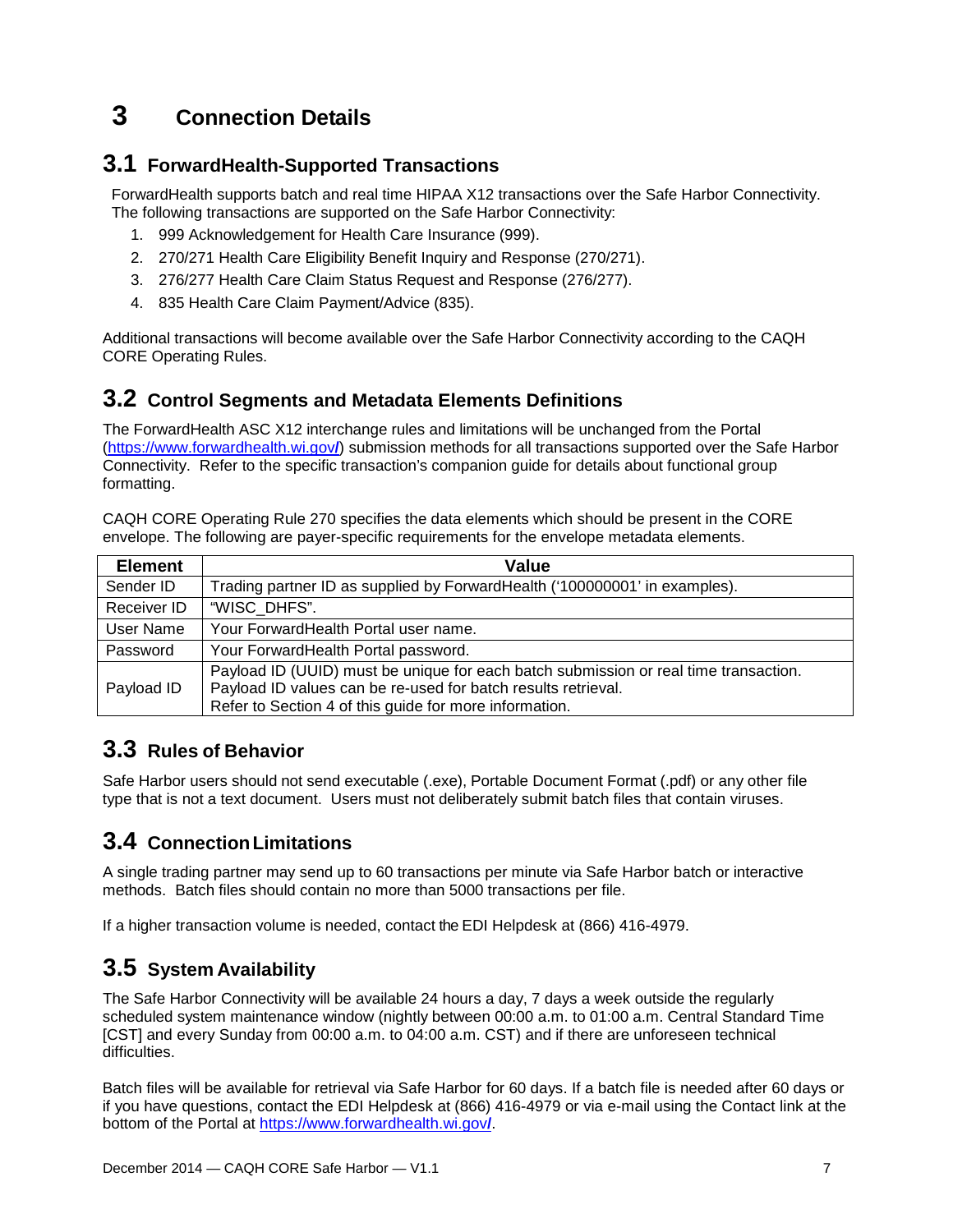## <span id="page-8-0"></span>**4 Batch Submission and Retrieval**

The CAQH CORE described a specific set of Web services that can be used over the Safe Harbor connection. The *BatchSubmission* service will allow trading partners to submit a single batch file through Safe Harbor for processing. ForwardHealth will respond with a message indicating whether the submission was accepted or encountered an error using the same operation.

*Note:* The BatchSubmissionResponse from ForwardHealth will only contain standard HTTP messaging, not ASC X12 999 payloads.



The Batch Submit Ack Retrieval and Batch Results Retrieval services can be used to retrieve a specific acknowledgement or response file by using the Payload ID of the originally submitted batch file. The original transaction's Payload ID should appear as the Payload ID on the BatchSubmissionAckRetrievalRequest or the BatchResultsRetrievalRequest. ForwardHealth will respond with the specified file in the Payload if a file can be found with that Payload ID; otherwise, the response from ForwardHealth will not include a Payload and will have the Payload Type X12\_005010\_Response\_NoBatchResultsFile.

If the Payload ID of the original transaction is not known, or if the trading partner is attempting to retrieve an unsolicited transaction such as the 835, then trading partners can use the Generic Batch Retrieval services to see a list of available files. Generic Batch Retrieval is described in Section 4.1.3 of this guide.

![](_page_8_Figure_6.jpeg)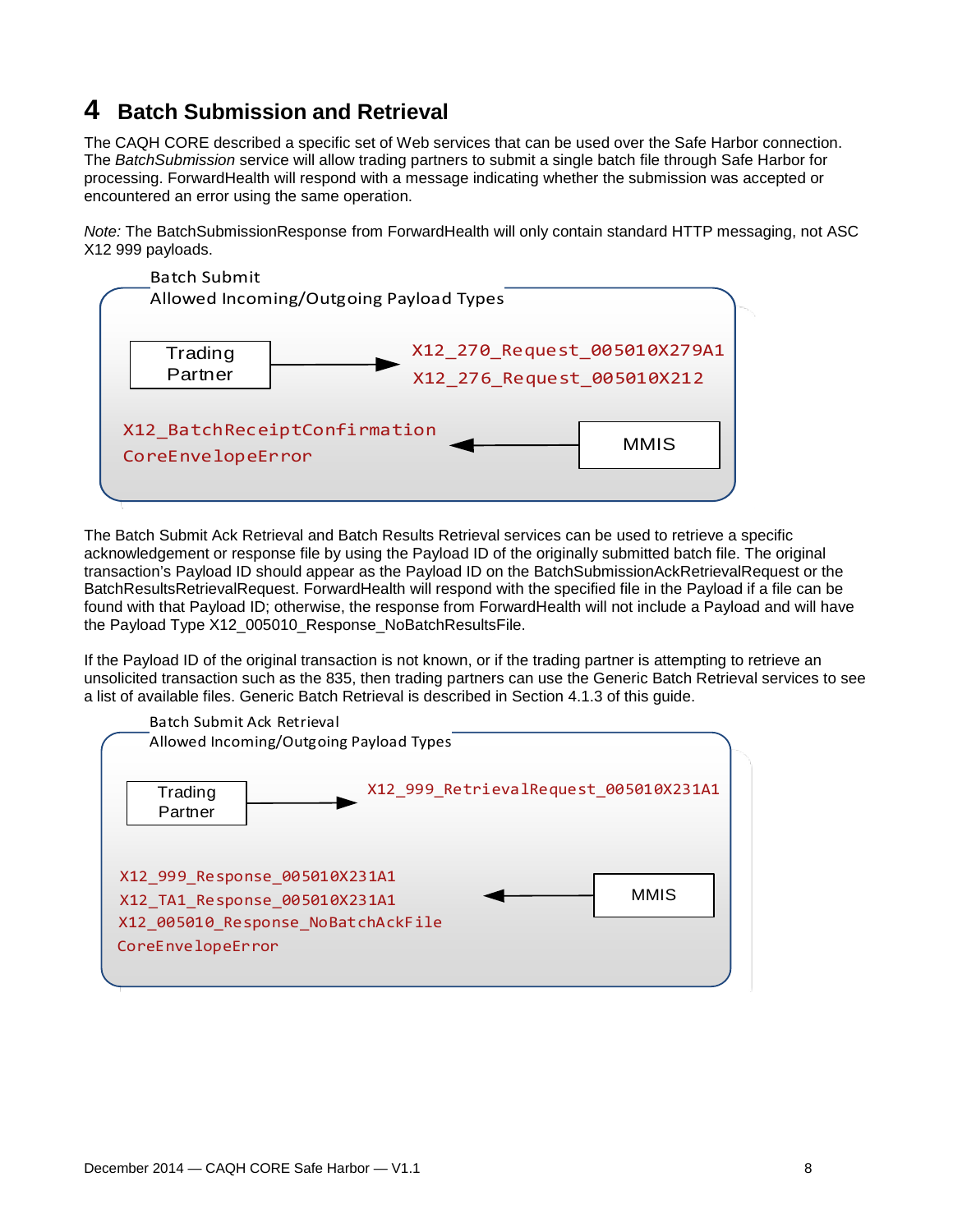![](_page_9_Figure_0.jpeg)

The *BatchResultsAckSubmit* operation can be used to submit an ASC X12 999 or an ASC X12 Interchange Acknowledgement (TA1) for receipt of the batch response file. ForwardHealth will respond with a message indicating whether the submission was accepted or encountered an error.

![](_page_9_Figure_2.jpeg)

### <span id="page-9-0"></span>**4.1 Specifications for SOAP+WSDL**

The following is the URL for batch Safe Harbor connection using SOAP+WSDL [https://ediservices.forwardhealth.wi.gov/PROD/CoreSoapServices/CoreBatch.svc.](https://ediservices.forwardhealth.wi.gov/PROD/CoreSoapServices/CoreBatch.svc)

Your Portal [\(https://www.forwardhealth.wi.gov](https://www.forwardhealth.wi.gov/)**/**) username and password combination are required for Safe Harbor authentication. Refer to Section 2.2 of this guide for information about creating your Portal account.

#### **4.1.1 Sample Envelope for Batch Submission Using SOAP+WSDL**

```
<COREEnvelopeBatchSubmission 
xmlns="http://www.caqh.org/SOAP/WSDL/CORERule2.2.0.xsd">
   <PayloadType>X12_270_Request_005010X279A1</PayloadType>
   <ProcessingMode>Batch</ProcessingMode>
   <PayloadID>4d594f7a-d694-416a-bad6-5706dc9dcdc9</PayloadID>
   <PayloadLength>652</PayloadLength>
   <TimeStamp>2014-05-20T14:12:07Z</TimeStamp>
   <SenderID>100000001</SenderID>
   <ReceiverID>WISC_DHFS</ReceiverID>
   <CORERuleVersion>2.2.0</CORERuleVersion>
   <CheckSum>1F4CBB86A7F6D72B0B7A6BEAFF84216A31A78FD0</CheckSum>
   <Payload> SVNBKjAwKiAg...</Payload> 
</COREEnvelopeBatchSubmission>
```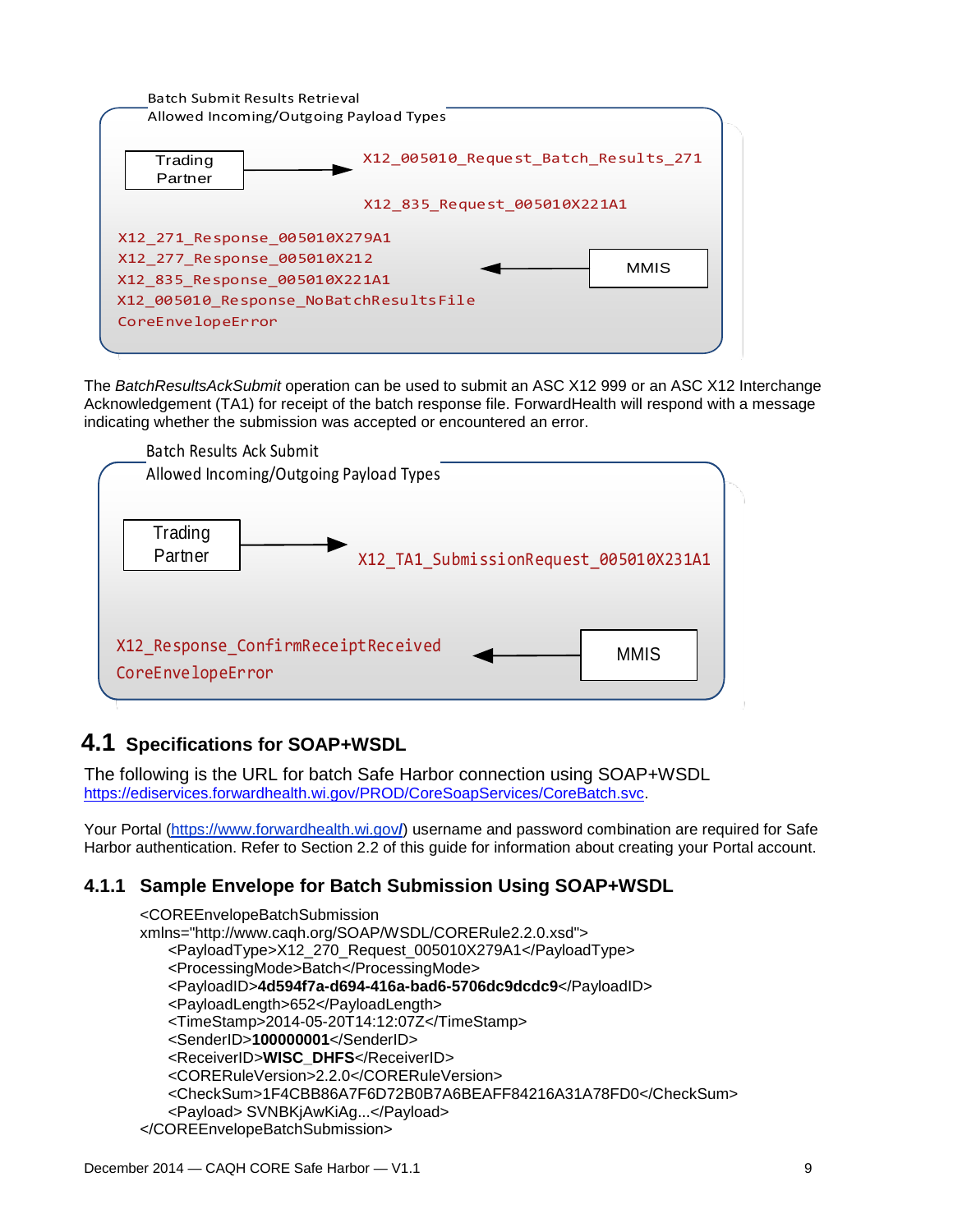Your Portal [\(https://www.forwardhealth.wi.gov](https://www.forwardhealth.wi.gov/)**/**) username and password combination are required for Safe Harbor authentication. Refer to Section 2.2 of this guide for information about creating your Portal account.

#### **4.1.2 Sample Envelope for Batch Results Retrieval Using SOAP+WSDL**

<COREEnvelopeBatchResultsRetrievalRequest xmlns[="http://www.caqh.org/SOAP/WSDL/CORERule2.2.0.xsd">](http://www.caqh.org/SOAP/WSDL/CORERule2.2.0.xsd) <PayloadType>X12\_005010\_Request\_Batch\_Results\_271</PayloadType> <ProcessingMode>Batch</ProcessingMode> <PayloadID>**4d594f7a-d694-416a-bad6-5706dc9dcdc9**</PayloadID> <TimeStamp>2014-05-20T22:38:58Z</TimeStamp> <SenderID>**100000001**</SenderID> <ReceiverID>**WISC\_DHFS**</ReceiverID> <CORERuleVersion>2.2.0</CORERuleVersion> </COREEnvelopeBatchResultsRetrievalRequest>

*Note:* The Payload ID of this transaction matches the Payload ID of the submitted file in Section 4.1.1 of this guide. This is a demonstration of the ForwardHealth method for linking Safe Harbor batch transactions by Payload ID.

#### **4.1.3 Generic Batch Retrieval Using SOAP+WSDL**

The *Generic Batch Results Retrieval and Generic Batch Submit Ack Retrieval* services will retrieve a list of Payload IDs for all available batch transactions for the specified Payload Type and Sender ID.

Trading partners can use the *Generic Batch Results Retrieval or Generic Batch Submit Ack Retrieval* service to identify the Payload ID for a desired file, and then use the *Batch Submit Ack Retrieval* or *Batch Results Retrieval*  service to retrieve the specified file using that Payload ID.

For SOAP+WSDL, the generic batch retrieval service will be called when the SOAP operation *GenericBatchRetrievalTransaction* is used in the retrieval request.

The response payload to a Generic Batch Retrieval request will have the following format:

| <filelist></filelist> |                                                                                                                                                                                    |
|-----------------------|------------------------------------------------------------------------------------------------------------------------------------------------------------------------------------|
| <file></file>         |                                                                                                                                                                                    |
|                       | <payloadtype>X12_999_Response_005010X231A1</payloadtype><br><resulttimestamp>2014-05-20T22:38:58Z</resulttimestamp><br><payloadid>4d594f7a-d694-416a-bad6-5706dc9dcdc9</payloadid> |
| $\langle$ File>       |                                                                                                                                                                                    |
| <file></file>         |                                                                                                                                                                                    |
|                       | <payloadtype>X12_999_Response_005010X231A1</payloadtype><br><resulttimestamp>2014-05-20T22:28:58Z</resulttimestamp><br><payloadid>285438f8-fefc-4cbc-b7df-ca7a401b2f48</payloadid> |
| $\langle$ File>       |                                                                                                                                                                                    |
| <file></file>         |                                                                                                                                                                                    |
|                       | <payloadtype>X12_835 Request_005010X221A1</payloadtype><br><resulttimestamp>2014-05-19T02:18:58Z</resulttimestamp><br><payloadid>8e1988af-35a6-4a78-b574-c60cfcbe7cb7</payloadid>  |
| $\langle$ File>       |                                                                                                                                                                                    |
|                       |                                                                                                                                                                                    |

A file will no longer appear on the Generic Batch Retrieval list after the transaction has been explicitly retrieved by the trading partner.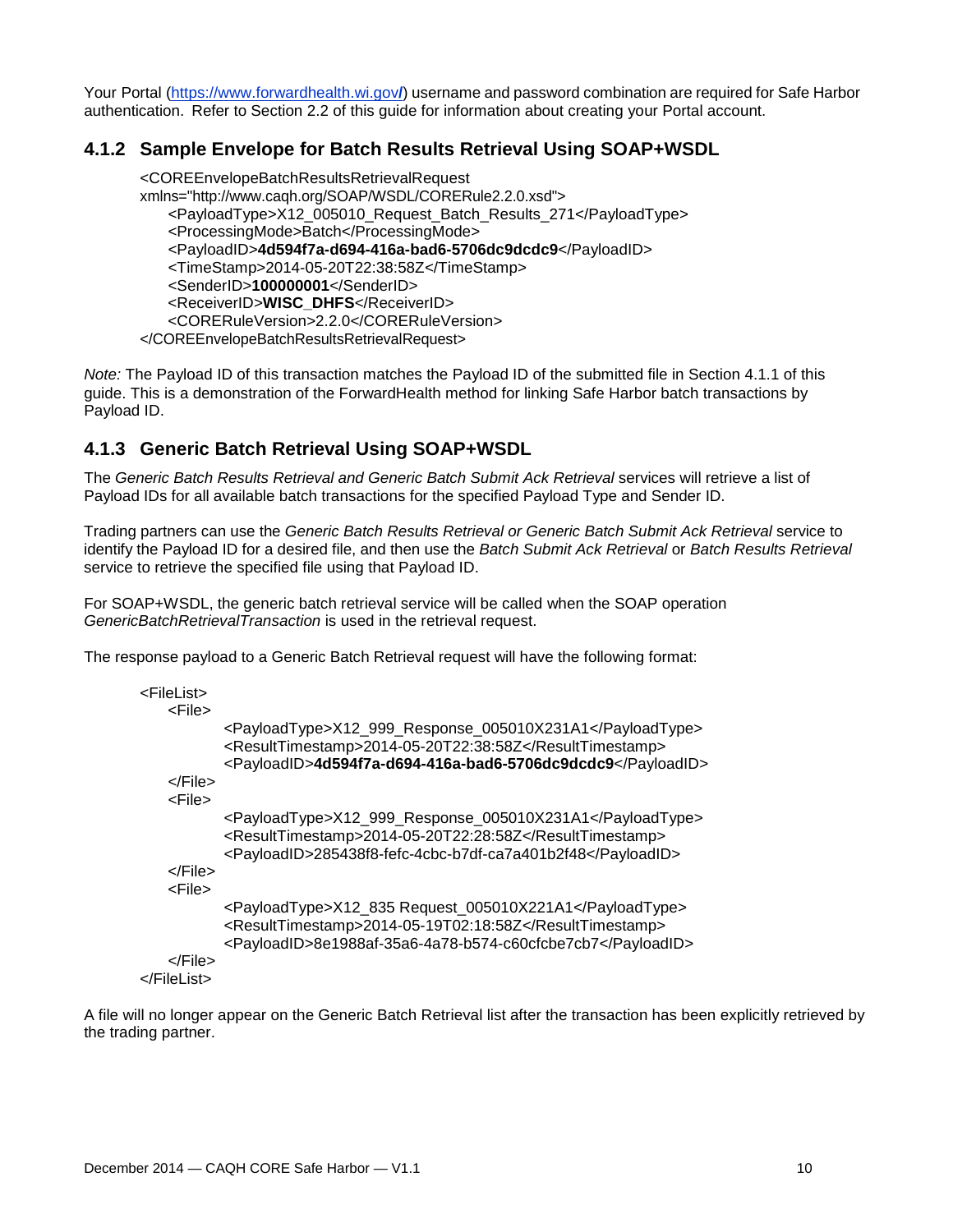#### <span id="page-11-0"></span>**4.2 Specifications for HTTP MIME Multipart**

The following is the URL for batch Safe Harbor connection using HTTP MIME Multipart: <https://ediservices.forwardhealth.wi.gov/PROD/CoreMIMEServices/CoreTransactions.aspx>

Your Portal [\(https://www.forwardhealth.wi.gov/\)](https://www.forwardhealth.wi.gov/) username and password combination are required for Safe Harbor authentication. Refer to Section 2.2 of this guide for information about creating your Portal account.

#### **4.2.1 Specifications for HTTP MIME Multipart**

-----------------------------1c1sqqxvv2z4w1khvyofix6nzq-1xbrjh7adw5ve Content-Disposition: form-data; name="SenderID" **100000001** -----------------------------1c1sqqxvv2z4w1khvyofix6nzq-1xbrjh7adw5ve Content-Disposition: form-data; name="Password" SamplePassword123 -----------------------------1c1sqqxvv2z4w1khvyofix6nzq-1xbrjh7adw5ve Content-Disposition: form-data; name="ProcessingMode" **Batch** -----------------------------1c1sqqxvv2z4w1khvyofix6nzq-1xbrjh7adw5ve Content-Disposition: form-data; name="ReceiverID" **WISC\_DHFS** -----------------------------1c1sqqxvv2z4w1khvyofix6nzq-1xbrjh7adw5ve Content-Disposition: form-data; name="CORERuleVersion" 2.2.0 -----------------------------1c1sqqxvv2z4w1khvyofix6nzq-1xbrjh7adw5ve Content-Disposition: form-data; name="TimeStamp" 2014-05-20T14:28:29Z -----------------------------1c1sqqxvv2z4w1khvyofix6nzq-1xbrjh7adw5ve Content-Disposition: form-data; name="PayloadID" **03171c34-bab8-4a17-8e1b-03ccd74a3090**  -----------------------------1c1sqqxvv2z4w1khvyofix6nzq-1xbrjh7adw5ve Content-Disposition: form-data; name="UserName" SampleUserName123 -----------------------------1c1sqqxvv2z4w1khvyofix6nzq-1xbrjh7adw5ve Content-Disposition: form-data; name="PayloadType" X12\_270\_Request\_005010X279A1 -----------------------------1c1sqqxvv2z4w1khvyofix6nzq-1xbrjh7adw5ve Content-Disposition: form-data; name="Payload"; filename="test270\_5010\_request.txt" Content-Type: text/plain ISA\*00\* \*00\* \*ZZ\*... -----------------------------1c1sqqxvv2z4w1khvyofix6nzq-1xbrjh7adw5ve--

#### **4.2.2 Sample Envelope for Batch Results Retrieval Using HTTP MIME Multipart**

-----------------------------1c1sqqxvv2z4w1khvyofix6nzq-1xbrjh7adw5ve Content-Disposition: form-data; name="SenderID" **100000001** -----------------------------1c1sqqxvv2z4w1khvyofix6nzq-1xbrjh7adw5ve Content-Disposition: form-data; name="Password" SamplePassword123 -----------------------------1c1sqqxvv2z4w1khvyofix6nzq-1xbrjh7adw5ve Content-Disposition: form-data; name="ProcessingMode" **Batch** -----------------------------1c1sqqxvv2z4w1khvyofix6nzq-1xbrjh7adw5ve Content-Disposition: form-data; name="ReceiverID" **WISC\_DHFS**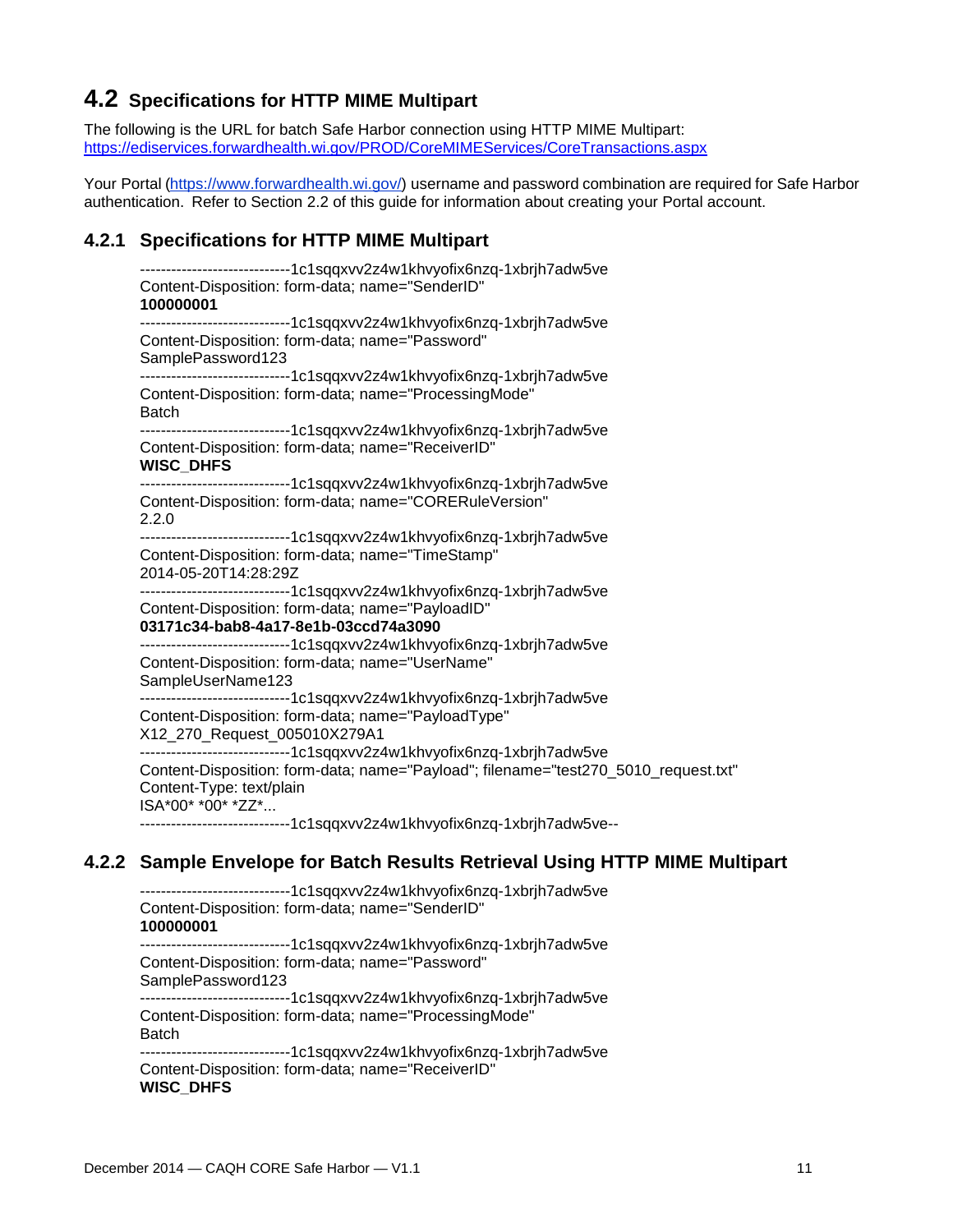-----------------------------1c1sqqxvv2z4w1khvyofix6nzq-1xbrjh7adw5ve Content-Disposition: form-data; name="CORERuleVersion" 2.2.0 -----------------------------1c1sqqxvv2z4w1khvyofix6nzq-1xbrjh7adw5ve Content-Disposition: form-data; name="TimeStamp" 2014-05-20T19:13:58Z -----------------------------1c1sqqxvv2z4w1khvyofix6nzq-1xbrjh7adw5ve Content-Disposition: form-data; name="PayloadID" **03171c34-bab8-4a17-8e1b-03ccd74a3090**  -----------------------------1c1sqqxvv2z4w1khvyofix6nzq-1xbrjh7adw5ve Content-Disposition: form-data; name="UserName" SampleUserName123 -----------------------------1c1sqqxvv2z4w1khvyofix6nzq-1xbrjh7adw5ve Content-Disposition: form-data; name="PayloadType" X12\_005010\_Request\_Batch\_Results\_271 -----------------------------1c1sqqxvv2z4w1khvyofix6nzq-1xbrjh7adw5ve--

*Note:* The Payload ID of this transaction matches the Payload ID of the submitted file in Section 4.1.1 of this guide. This is a demonstration of the ForwardHealth method for linking Safe Harbor batch transactions by Payload ID.

#### **4.2.3 Generic Batch Retrieval Using HTTP MIME Multipart**

The *Generic Batch Results Retrieval* and *Generic Batch Submit Ack Retrieval* services will retrieve a list of Payload IDs for all available batch files for the specified Payload Type and Sender ID.

Trading partners can use the *Generic Batch Results Retrieval* or *Generic Batch Submit Ack Retrieval* service to identify the Payload ID for a desired file, and then use the *Batch Submit Ack Retrieval* or *Batch Results Retrieval*  service to retrieve the specified file using that Payload ID.

For HTTP MIME Multipart, the generic batch retrieval service will be called when the request payload is FILELIST.

The response payload to a Generic Batch Retrieval request will have the following format:

```
<FileList> 
<File> 
<PayloadType>X12_999_Response_005010X231A1</PayloadType> 
<ResultTimestamp>2014-05-20T19:13:58Z</ResultTimestamp> 
<PayloadID>4d594f7a-d694-416a-bad6-5706dc9dcdc9</PayloadID> 
</File> 
<File> 
<PayloadType>X12_999_Response_005010X231A1</PayloadType> 
<ResultTimestamp>2014-05-20T19:13:58Z</ResultTimestamp> 
<PayloadID>03171c34-bab8-4a17-8e1b-03ccd74a3090</PayloadID> 
</File> 
</FileList>
```
A file will no longer appear on the Generic Batch Retrieval list after the transaction has been explicitly retrieved by the trading partner.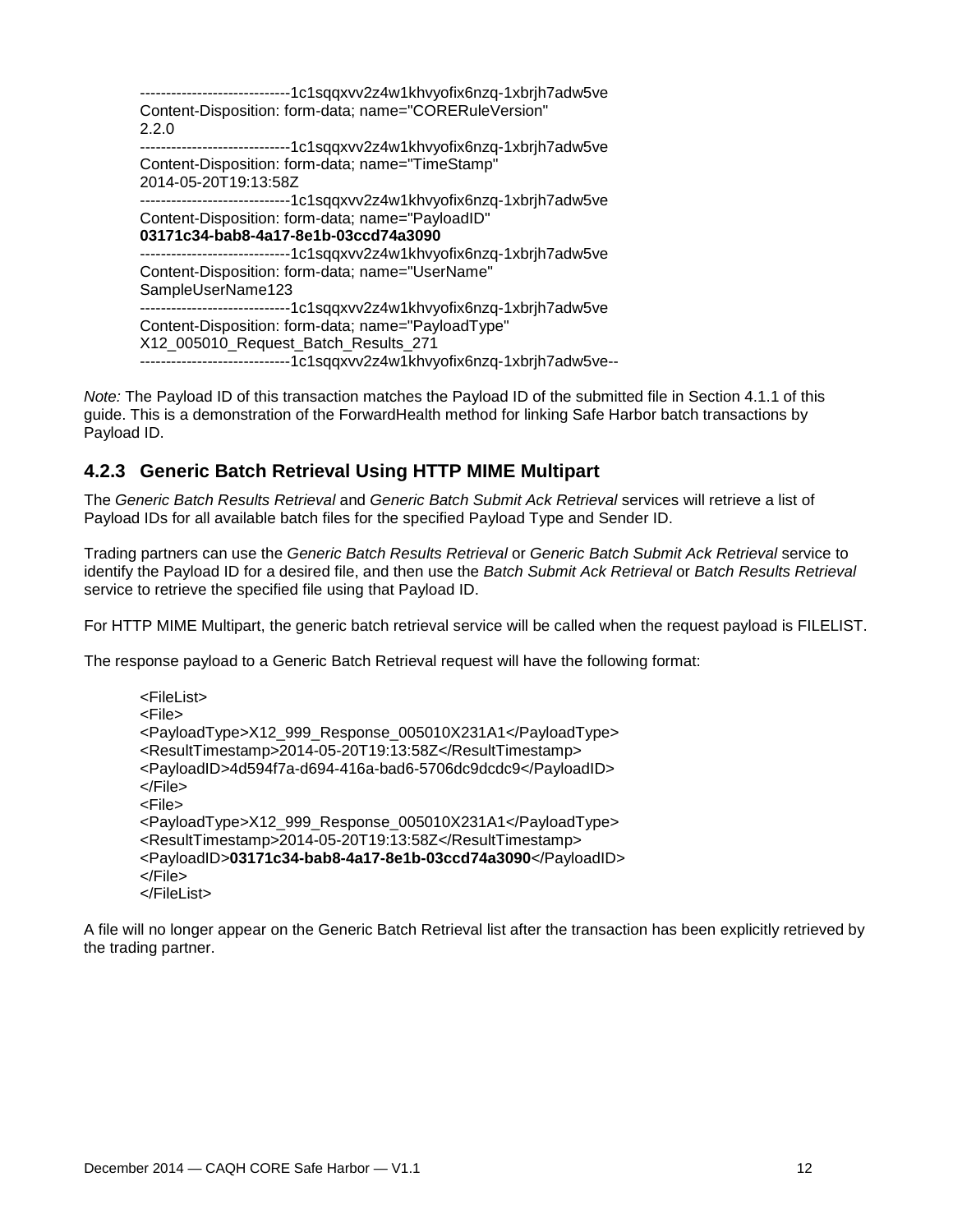## <span id="page-13-0"></span>**5 Real Time Submission**

The following are the URLs for Real-Time Safe Harbor connection:

- Production Soap Real-Time: <https://ediservices.forwardhealth.wi.gov/PROD/CoreSoapServices/CoreRealTime.svc> • Production MIME Real-Time:
- <https://ediservices.forwardhealth.wi.gov/PROD/CoreMIMEServices/CoreTransactions.aspx>

Your<https://www.forwardhealth.wi.gov/> Portal username and password combination are required for Safe Harbor authentication. Refer to Section 2.2 of this guide for information about creating your Portal account.

There are no payer-specific business rules for the *Real Time Transaction* service. These transactions will behave as defined by CAQH CORE in Operating Rule 270.

#### <span id="page-13-1"></span>**5.1 Sample Envelope for Real Time Request Using SOAP+WSDL**

<COREEnvelopeRealTimeRequest xmlns=["http://www.caqh.org/SOAP/WSDL/CORERule2.2.0.xsd"](http://www.caqh.org/SOAP/WSDL/CORERule2.2.0.xsd)> <PayloadType>X12\_270\_Request\_005010X279A1</PayloadType> <ProcessingMode>RealTime</ProcessingMode> <PayloadID>b220b650-0b00-439d-8b26-4d5b53d5fed7</PayloadID> <TimeStamp>2014-05-20T22:38:58Z</TimeStamp> <SenderID>**100000001**</SenderID> <ReceiverID>**WISC\_DHFS**</ReceiverID> <CORERuleVersion>2.2.0</CORERuleVersion> <Payload><![CDATA[ISA\*00\* \*00\*ZZ ...]]></Payload> </COREEnvelopeRealTimeRequest>

*Note:* ForwardHealth has not implemented the TA1 and 999 acknowledgement transactions for Real-Time submissions. Instead, you will get the following error messages:

- TA1 Validate Payload Content is a valid X12 transaction with all required segments.
- <span id="page-13-2"></span>• 999 – System Processing Error.

#### **5.2 Sample Envelope for Real Time Request Using HTTP MIME Multipart**

```
-----------------------------1c1sqqxvv2z4w1khvyofix6nzq-1xbrjh7adw5ve 
Content-Disposition: form-data; name="SenderID" 
100000001 
-----------------------------1c1sqqxvv2z4w1khvyofix6nzq-1xbrjh7adw5ve 
Content-Disposition: form-data; name="Password" 
SamplePassword123 
-----------------------------1c1sqqxvv2z4w1khvyofix6nzq-1xbrjh7adw5ve 
Content-Disposition: form-data; name="ProcessingMode" 
RealTime 
-----------------------------1c1sqqxvv2z4w1khvyofix6nzq-1xbrjh7adw5ve 
Content-Disposition: form-data; name="ReceiverID" 
WISC_DHFS 
-----------------------------1c1sqqxvv2z4w1khvyofix6nzq-1xbrjh7adw5ve 
Content-Disposition: form-data; name="CORERuleVersion" 
2.2.0 
           -----------------------------1c1sqqxvv2z4w1khvyofix6nzq-1xbrjh7adw5ve 
Content-Disposition: form-data; name="TimeStamp" 
2014-05-20T14:28:29Z 
-----------------------------1c1sqqxvv2z4w1khvyofix6nzq-1xbrjh7adw5ve 
Content-Disposition: form-data; name="PayloadID" 
e85886b0-5c8e-4701-9ecf-642c3862b013
```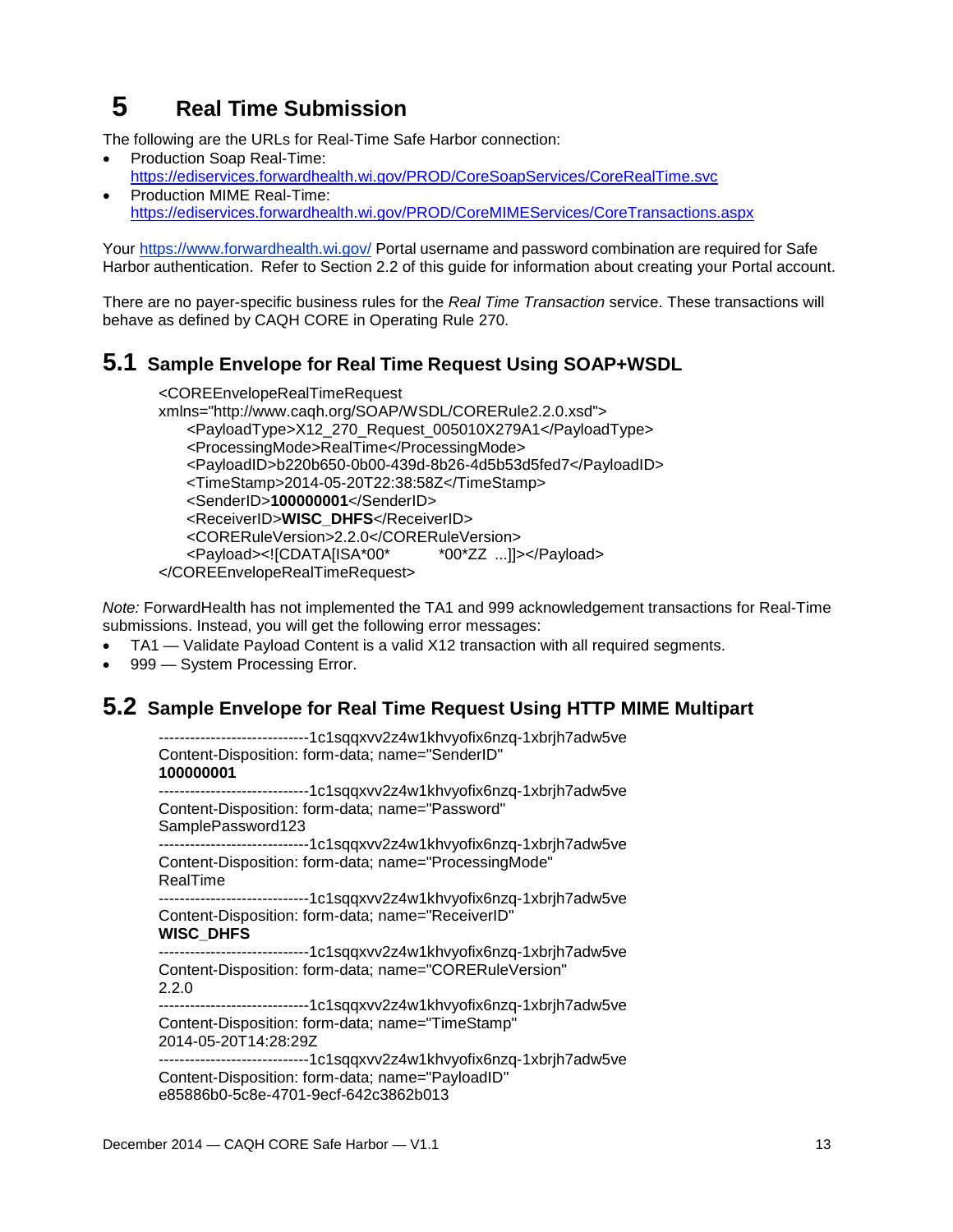-----------------------------1c1sqqxvv2z4w1khvyofix6nzq-1xbrjh7adw5ve Content-Disposition: form-data; name="UserName" SampleUserName123

-----------------------------1c1sqqxvv2z4w1khvyofix6nzq-1xbrjh7adw5ve Content-Disposition: form-data; name="PayloadType" X12\_270\_Request\_005010X279A1

-----------------------------1c1sqqxvv2z4w1khvyofix6nzq-1xbrjh7adw5ve Content-Disposition: form-data; name="Payload"

<![CDATA[ISA\*00\* \*00\*ZZ...]]>

-----------------------------1c1sqqxvv2z4w1khvyofix6nzq-1xbrjh7adw5ve--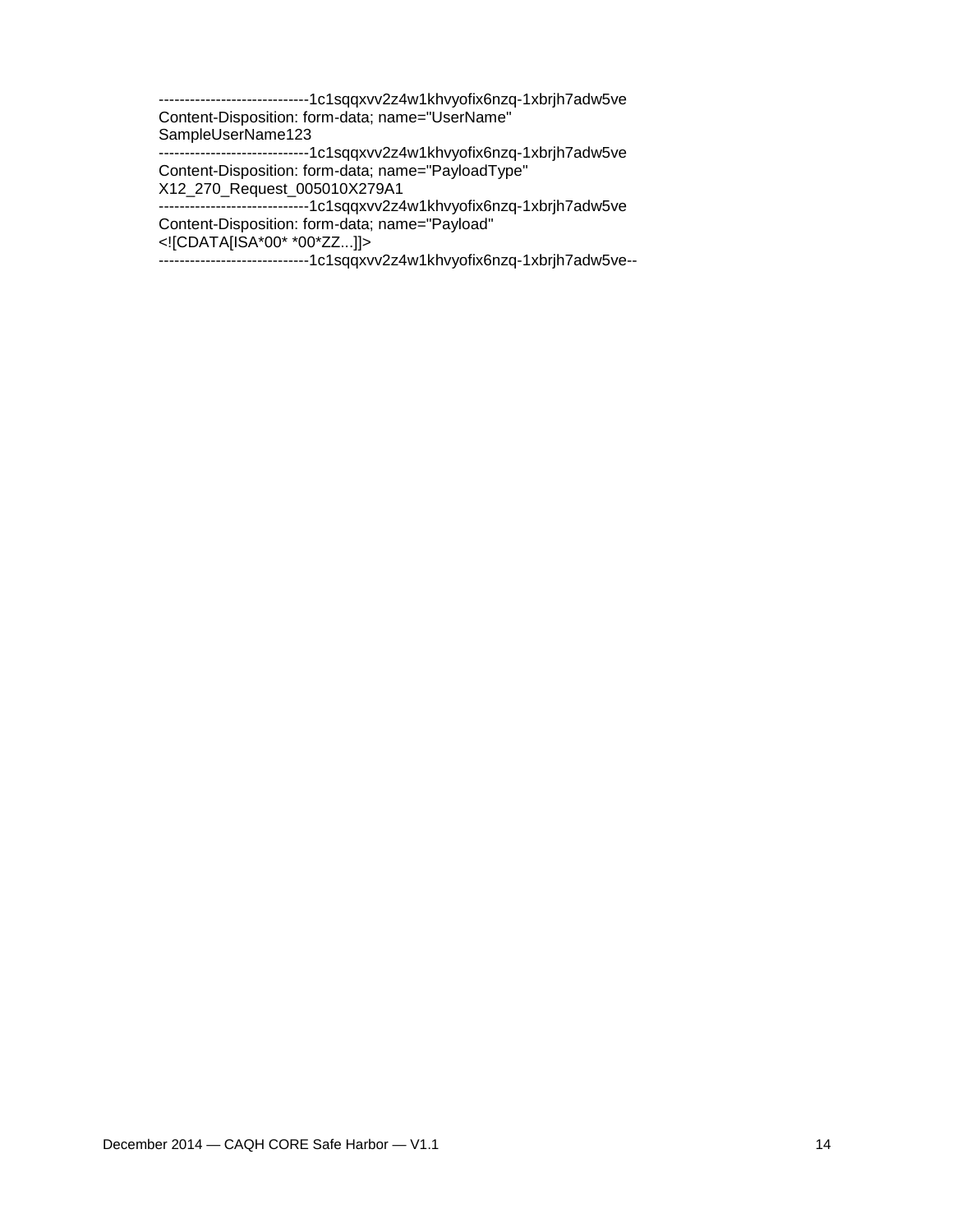# <span id="page-15-0"></span>**6 Contact Information**

### <span id="page-15-1"></span>**6.1 EDI Customer Service**

All EDI customer service inquiries may be directed to the ForwardHealth EDI Operations Team by telephone at (866) 416-4979 or e-mail via the Contact link at the bottom of the Portal at [https://www.forwardhealth.wi.gov/.](https://www.forwardhealth.wi.gov/)

#### <span id="page-15-2"></span>**6.2 Electronic Data Interchange Technical Assistance**

ForwardHealth EDI Customer Service can help with connectivity issues or transaction formatting issues at (866) 416-4979 (Monday – Friday, 8:30 a.m. – 4:30 p.m. CT) or via e-mail using the Contact link at the bottom of the Portal at [https://www.forwardhealth.wi.gov/.](https://www.forwardhealth.wi.gov/)

*Trading partner ID:* Your trading partner ID is our key to accessing your trading partner information. Please have this number available each time you contact the EDI Helpdesk.

### <span id="page-15-3"></span>**6.3 Provider Services**

Contact Provider Services instead of EDI Customer Service if you have questions regarding the details of a member's benefits, claim status information, credentialing, and many other services. Provider Services is available at (800) 947-9627 (Monday – Friday, 7:00 a.m. – 6:00 p.m. CST) or via e-mail using the Contact link at the bottom of the Portal at [https://www.forwardhealth.wi.gov/.](https://www.forwardhealth.wi.gov/)

*Note:* have the applicable provider number — the provider's National Provider Identifier for health care providers or the Wisconsin Medicaid provider ID for atypical providers — available for tracking and faster issue resolution.

Provider relations representatives, also known as field representatives, conduct training sessions on various ForwardHealth topics for both large and small groups of providers and billers. In addition to provider education, field representatives are available to assist providers with complex billing and claims processing questions. To find or contact the Provider Relations Representative for your area, use the Contact link at the bottom of the Portal at [https://www.forwardhealth.wi.gov/.](https://www.forwardhealth.wi.gov/)

### <span id="page-15-4"></span>**6.4 RelevantWeb Sites**

- ForwardHealth Portal (public site) [http://www.forwardhealth.wi.gov/.](http://www.mymedicaid-florida.com/)
- Washington Publishing Company [http://www.wpc-edi.com/.](http://www.wpc-edi.com/)